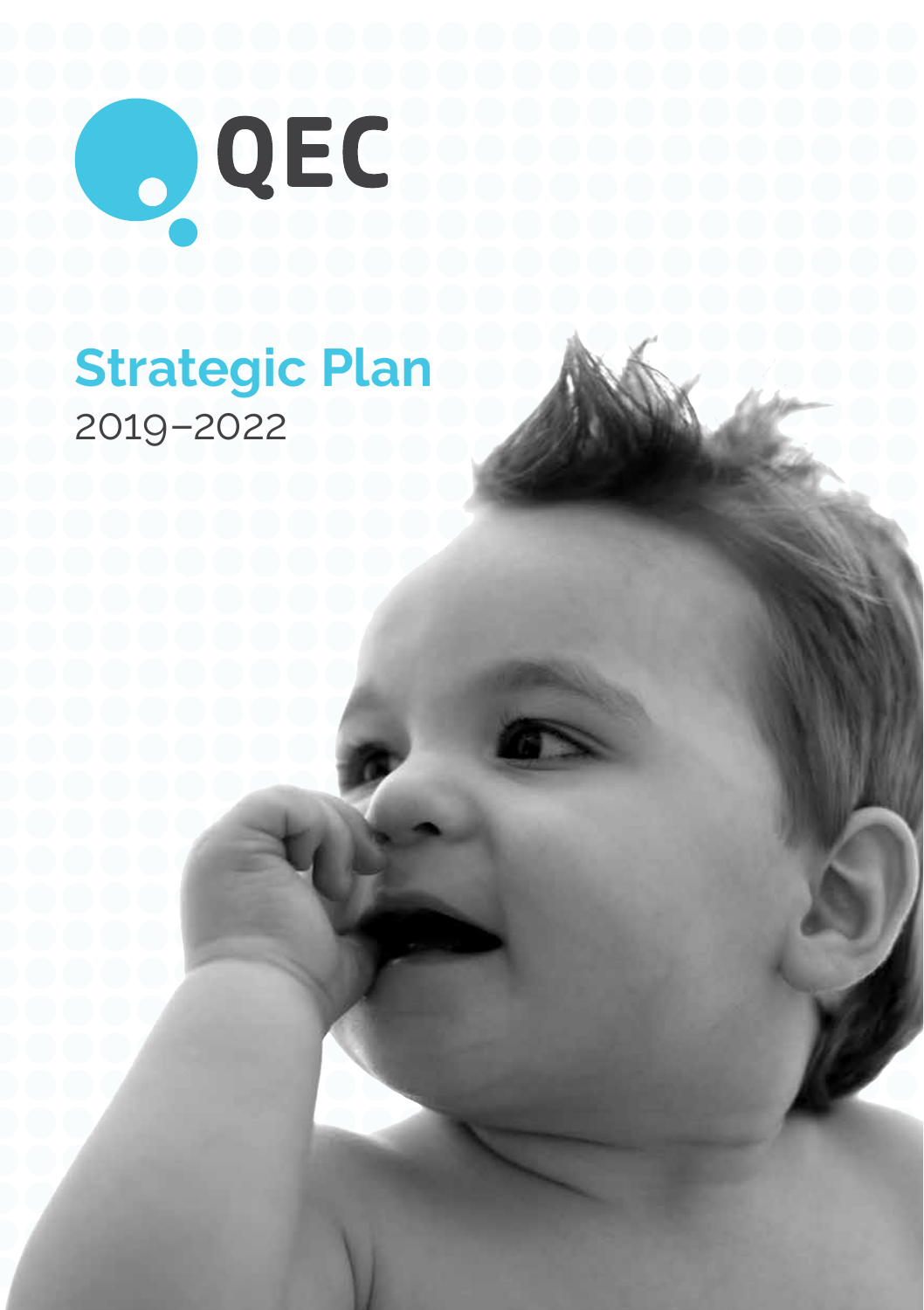#### **Acknowledgements**

*QEC acknowledges all Aboriginal and Torres Strait Islander peoples as Traditional Owners of the lands on which we walk, live and raise our children.* 

*We pay our respects to Traditional Owners past, present and future.* 

*We acknowledge the importance of children being raised with connections to culture, community and family.*

## **Key messages**

**QEC supports all children to have the best start in life.** 

**QEC inspires confident, capable communities that enable children to thrive.** 

**Investment in Early Parenting provides a significant return by improving life trajectories.**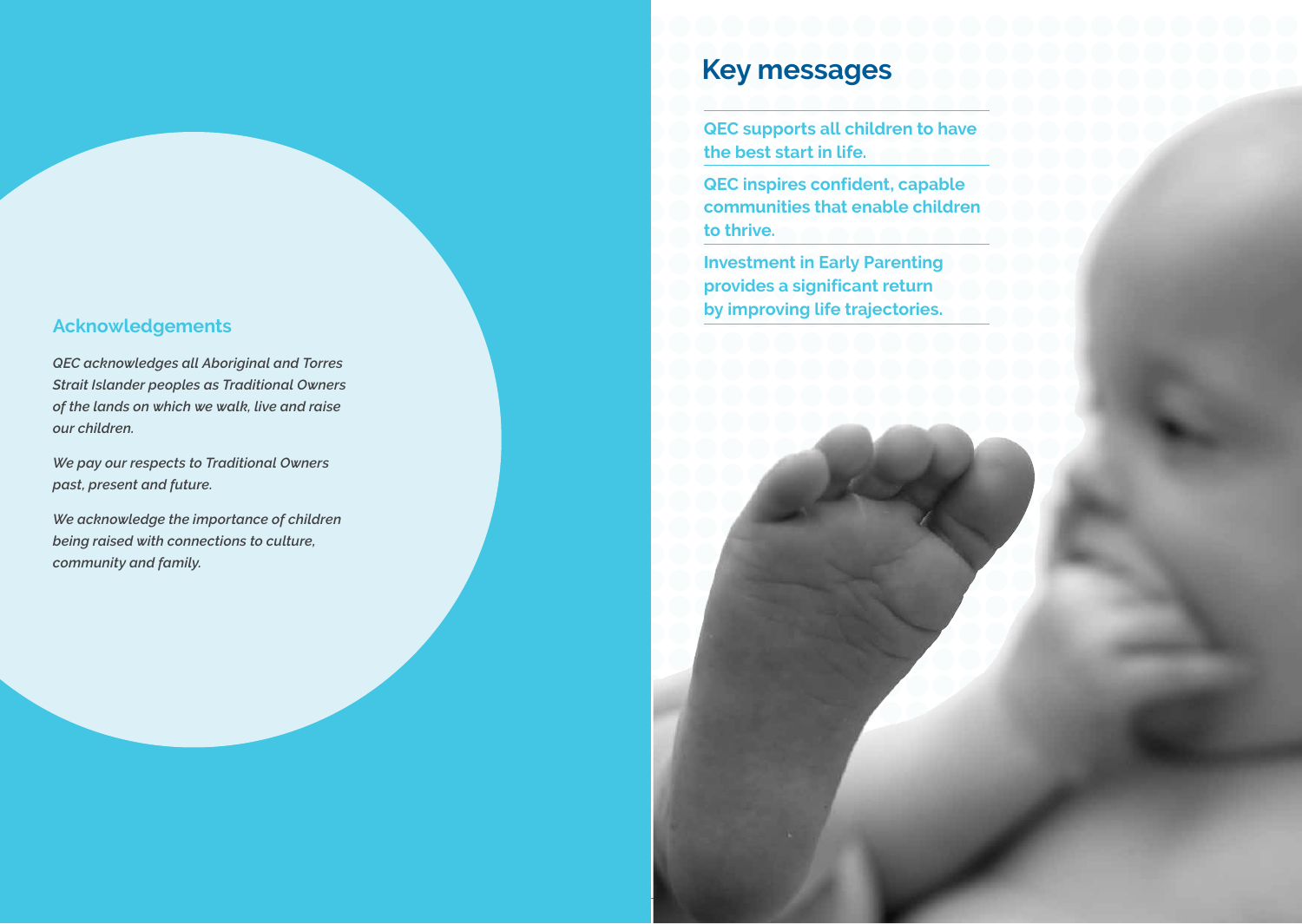### **Introduction**

*QEC believes that parenting – nurturing and shaping a young life – is the most important task we ever undertake. Today's families, however, face a range of challenges: from sleeplessness and feeding, to mental health and family violence.* 

Support in the early years of a child's life can turn things around; a family that was once vulnerable, can provide a stable and nurturing environment. The benefits to the whole community are immense; intervention at this early stage produces major benefits in reductions to future welfare, legal, health and other costs. Vulnerable children grow to become healthy, engaged, connected adults.

This challenge - of giving every child the best start in life – has been the task of the Queen Elizabeth Centre for over a century. We support thousands of families each year – strong evidence demonstrates the success of our programs. We are a registered public hospital and community service organisation, with seven sites across Victoria.

Recently, QEC was extremely pleased to welcome a strong commitment from the Victorian Government to further our work – with an undertaking to provide significant investment to expand early parenting services across our state. Premier Andrews and Minister Mikakos announced this new suite of services at QEC in November 2019. The Victorian Government has committed \$135 million (over 5 years) to build and commence operation of seven new Early Parenting Centres across Victoria. These new Early Parenting Centres will be located in Frankston, Casey, Wyndham, Whittlesea, Ballarat, Bendigo and Geelong, enabling those in some of Australia's fasting growing communities, regional and rural areas to have better access to parenting supports. Existing Early Parenting Services, such as QEC will be funded for refurbishment and expansion to meet increasing demand.

The QEC Board has worked hard to develop this new Strategic Plan to guide and support our work over the next 3-year horizon. We have strengthened our commitment to inspiring confident, capable communities that enable children to experience the best start in life. Four key directions will shape our future:

#### **I. Children, Families & Communities:**

infants, children, families and their communities are at the centre of everything we do;

#### **II. Leadership & Collaboration:**

our leadership and partnerships ensure all children are afforded the best start in life;

#### **III. Sustainability:**

we are able to provide enduring support to families now and into the future;

#### **IV. People & Culture:**

our people are essential to providing, innovative, high quality care that enables children to thrive.

Over the coming 3 years (and beyond), QEC will work hard to support the Victorian Department of Health and Human Services in developing the expanded network of Early Parenting Centres across the Victoria. Our expertise - in partnership with other sector leaders - will support the development of models of care, service delivery frameworks, infrastructure requirements and data management. Together, we are committed to ensuring the development and delivery of an expanded Early Parenting Centre network will meet current and future community needs.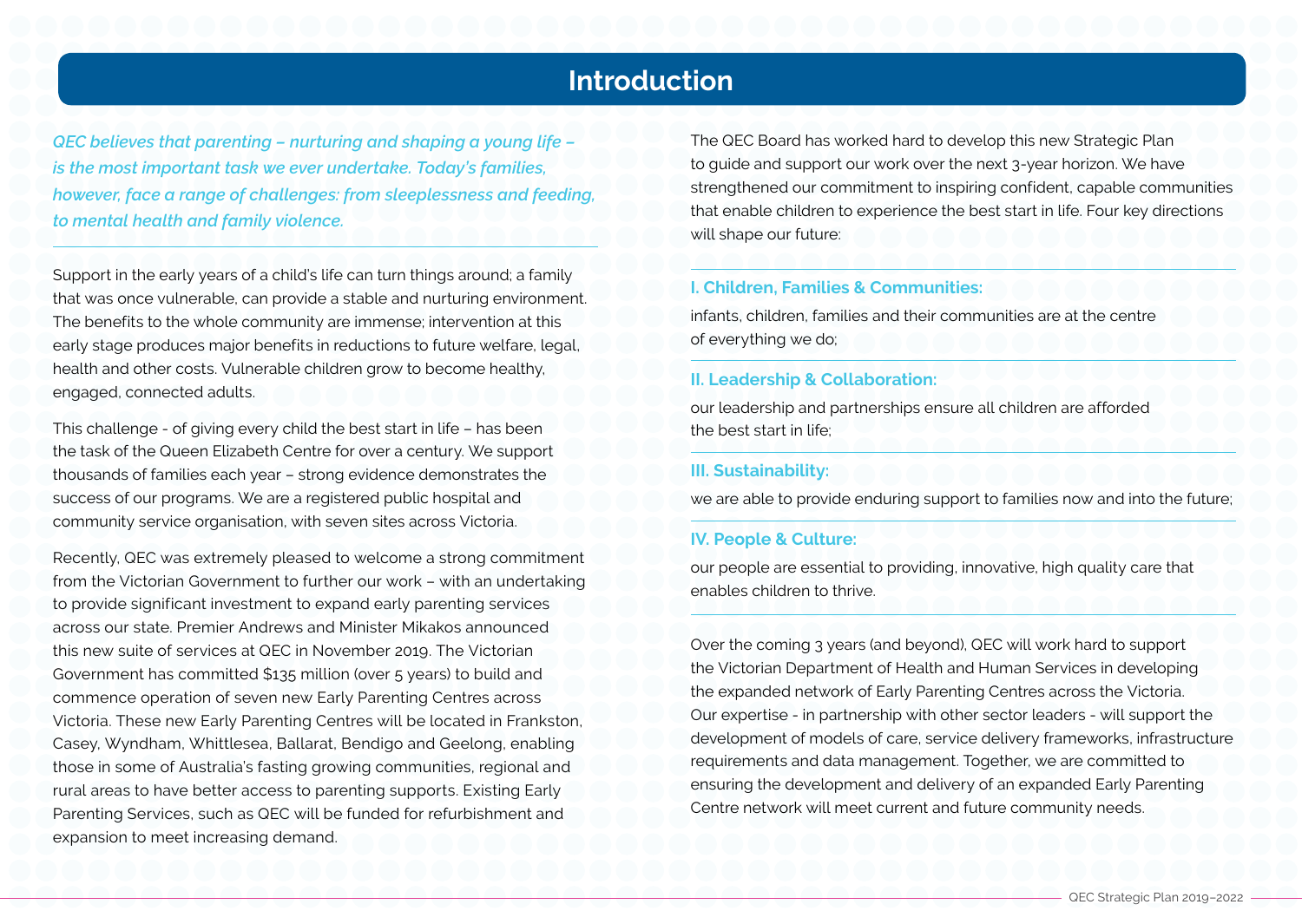## **Methodology**

*The methodology for the development of the new Strategic Plan has been extensive, inclusive, multi-dimensional and dynamic.* 

The following consultations were undertaken, using a population health approach to planning:

- Extensive stakeholder consultations;
- Consumer feedback and advice;
- Population and demographic analysis;
- Internal performance data; and
- Staff consultation.

The plan was informed by key government strategic priorities, as outlined in:

- Health 2040: better health, better access, better care;
- Targeting Zero;
- Safer Care Victoria Clinical Governance Framework;
- DHHS Early Parenting Services review (Deloitte);
- Roadmap to Reform;
- Victorian 10-year Mental Health Plan
- Korin Korin Balit-Djak;
- Victorian Family Violence Reform
- State-wide design, service and Infrastructure plan for health 2017-2037.

This new Strategic Plan demonstrates how QEC will provide equitable, accessible, safe, high quality, appropriate and sustainable services to Victoria families over the next three years. The plan also articulates how QEC will partner with others to contribute to system-wide goals and ensure that every Victorian child is given the best start in life.

#### **VISION**

*For children to get the best start in life* 

#### **MISSION**

*Inspiring confident, capable communities that enable children to thrive* 

#### **VALUES**

### **Respect**

*we respect the feelings and beliefs of others*

#### **Teamwork**

*we listen to, acknowledge and accept others in our team*

#### **Integrity**

*we approach others with fairness, honesty and openness*

#### **Excellence**

*we strive for excellence and quality in everything we do*

#### **Resilience**

*we are positive in our approach to all challenges*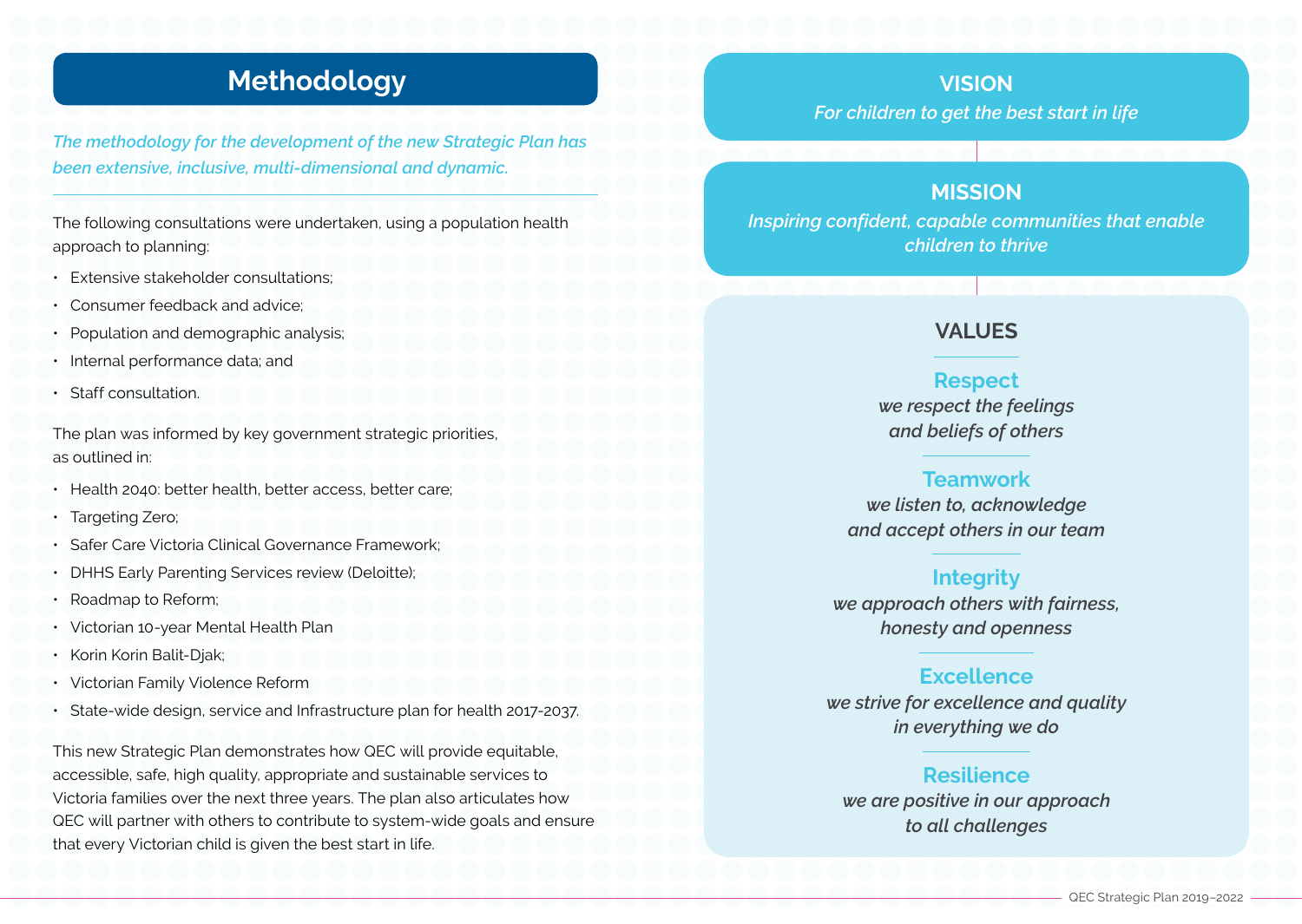### **Strategic Priorities**

#### **Children, Families & Communities**

Infants, children, families and their communities are at the centre of everything we do

#### **Leadership & Collaboration**

Our leadership and partnerships ensure all children are afforded the best start in life

#### **Sustainability**

We are able to provide enduring support to families now and into the future

#### **People & Culture**

Our people are essential to providing, innovative, high quality care that enables children to thrive

### **Strategic Goals**

QEC delivers optimal outcomes – ensuring children are safe, secure, connected and healthy.

QEC delivers positive service experiences that encompass the diverse needs of all children, families and communities.

QEC respects and responds to the unique strengths and experiences of Aboriginal families and children in everything we do.

QEC provides policy leadership, exerts influence and demonstrates best practice.

QEC partners effectively with a wide range of stakeholders to:

- maximise effectiveness and reach;
- increase thought leadership across the sector.

QEC programs are informed by families' experiences and other evidence, ensuring innovative, child-centred, program designs.

QEC delivers exceptional care, supported by fit-for-purpose and contemporary systems, services, assets and infrastructure.

QEC is financially viable and resilient, with diversified revenue, and the ability to invest in future priorities.

QEC delivers value based care that is: effective, efficient and sustainable into the future.

QEC has a positive culture that is aligned to – and enabling of – our vision, mission and values.

QEC staff are supported by a working environment that is inclusive, safe, tolerant, engaging and enabling.

QEC's working environment embraces learning, sharing new ideas and continuously improving our services.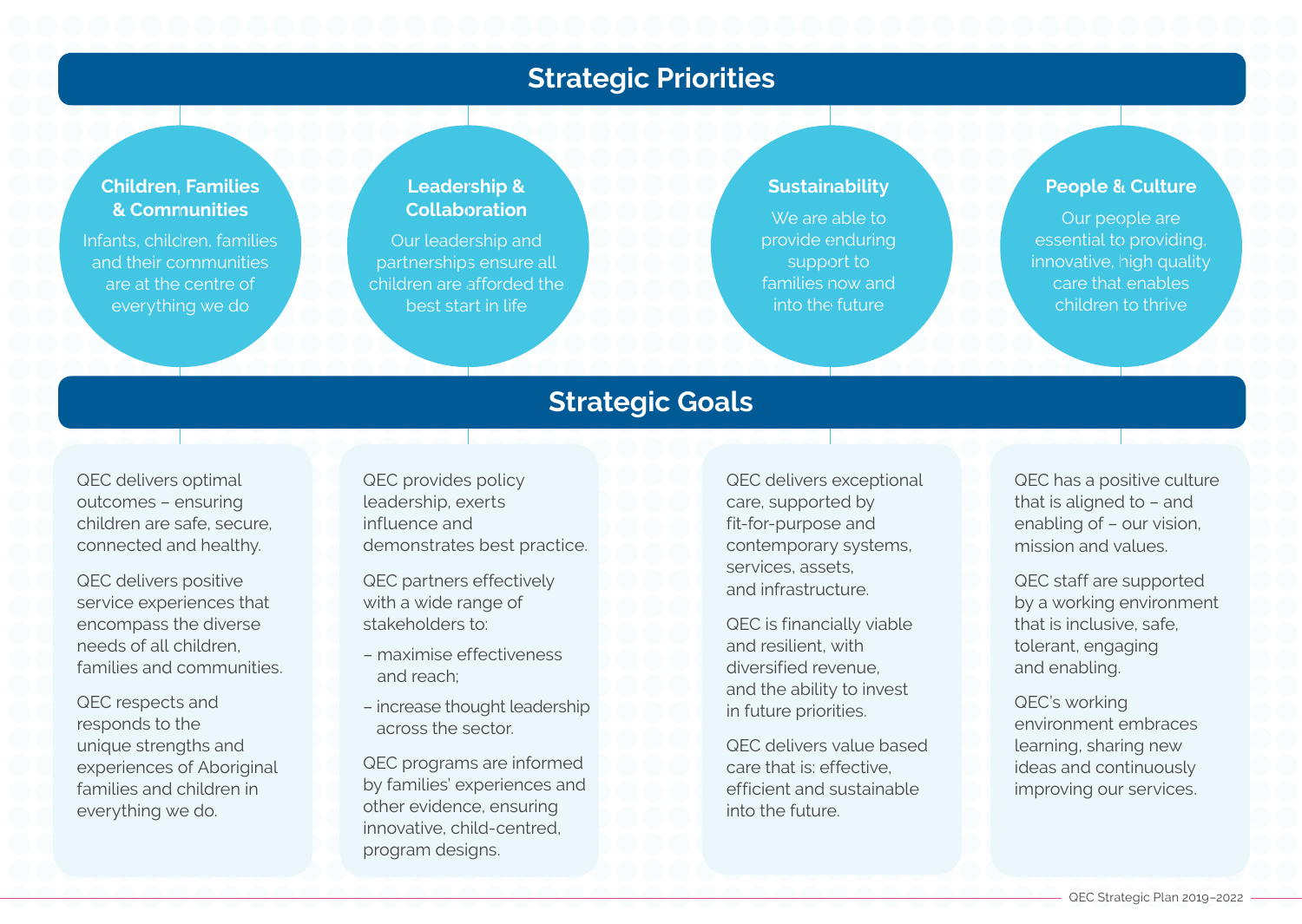### **Success Measures 2019–2022**

#### **Children, Families & Communities**

**Leadership & Collaboration 1996**<br> **Sustainability People & Culture** 

Deliver a Model of Care and Practice Framework that aligns with current evidence and government reform

Develop, demonstrate and monitor outcome measures in infants and young children

Implement and refine QEC's Clinical Governance Framework to ensure services are: accessible, safe, effective, family centred, integrated, evidence informed and culturally safe

Undertake – 1 x service review/evaluation annually (and implement findings)

Collaborate with Aboriginal communities to improve outcomes for children and families, (via implementing our Reconciliation Action Plan) to ensure cultural safety

Expand positioning and partnerships with Government and other stakeholders via participation on relevant forums, committees and other decision making structures

Develop and implement Communications Plan to enhance our public profile ensuring improved visibility and reach

Implement and evaluate QEC's Consumer Participation Strategy to ensure children and their families are at the centre of everything we do

Develop ICT infrastructure and systems to enable optimal service delivery to more families - delivery against ICT Strategy

Improve facilities and assets to enable high quality. family centred service delivery – delivery against capital budget and repairs/ maintenance plan

Improve positioning for a sustainable future by taking a lead role in EPC expansion to ensure DHHS initiatives meet community and org needs

Introduce BI functions that enable collection, integration and analysis of business information

Develop and implement environmental sustainability plan

Ensure Board and Leadership Team lead an ethical, values-driven organisational culture by investing in leadership performance

Promote a culture of learning and continuous improvement by engaging staff in opportunities for sharing new ideas

Promote diversity, respect and inclusion to further attract, retain and develop skilled, professional workforce via implementation of People, Culture and Safety Strategy:

- Leadership Development Plan
- Safety Management System
- OVA Plan
- People Matters Action Plan
- Learning and Development Strategy
- Workforce Review Project
- Succession Plan